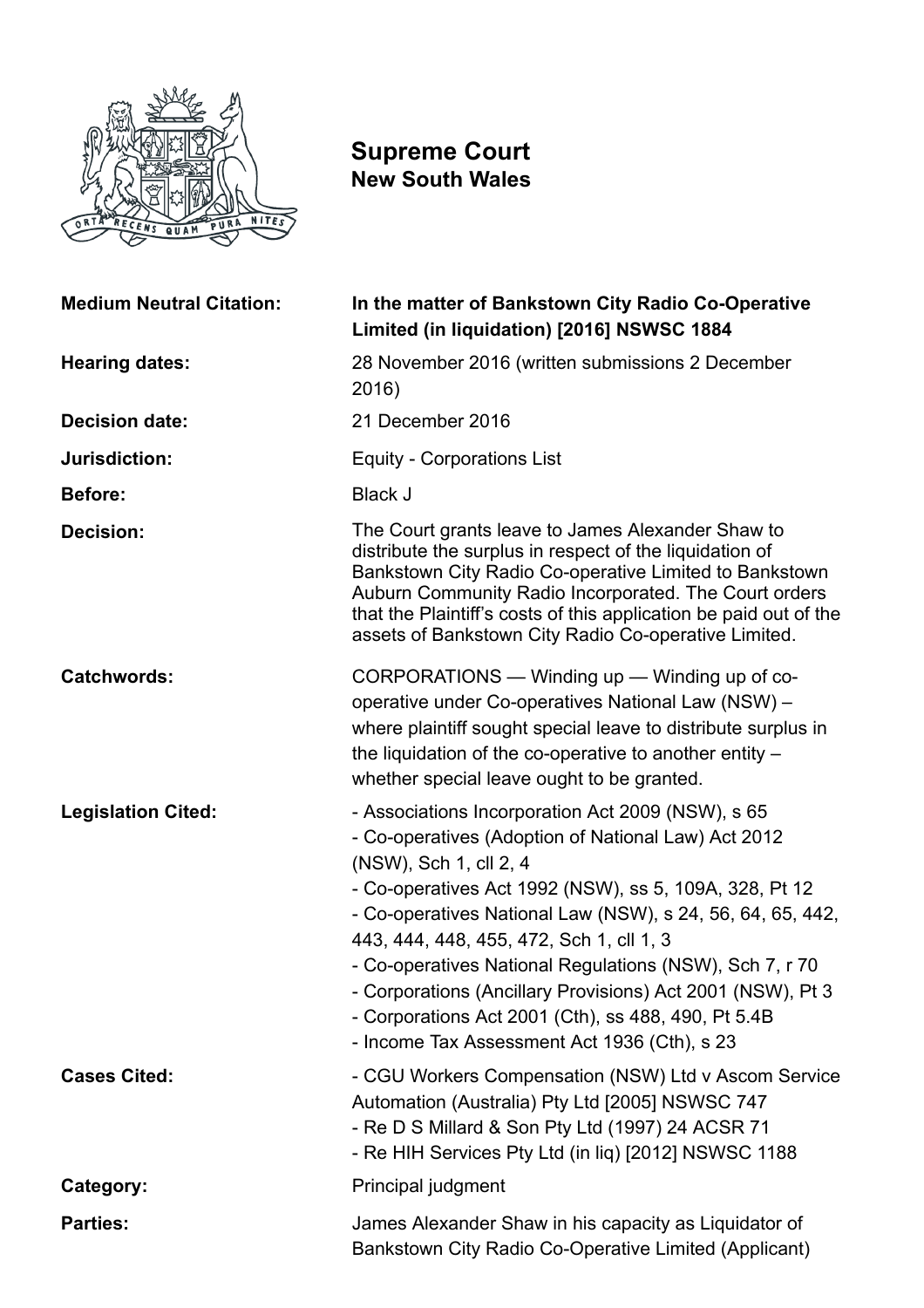|                        | Bankstown/Auburn Community Radio Inc (amicus curiae)                                                               |
|------------------------|--------------------------------------------------------------------------------------------------------------------|
| <b>Representation:</b> | Counsel:<br>B Douglas-Baker (Applicant)<br>B Johnston (Bankstown/Auburn Community Radio Inc)                       |
|                        | Solicitors:<br>Laycock Burke Castaldi Lawyers (Applicant)<br>Fidelity Legal (Bankstown/Auburn Community Radio Inc) |
| File Number(s):        | 2016/311029                                                                                                        |

# **JUDGMENT**

1 By Originating Process filed on 18 October 2016, the Plaintiff, Bankstown City Radio Co-Operative Ltd ("Co-operative") seeks special leave under s 488(2) of the *Corporations Act 2001 (Cth) and s 448 of the <i>Co-operatives National Law (NSW)* ("National Law") to distribute the surplus in the liquidation of the Co-operative to Bankstown-Auburn Community Radio Incorporated ("BACR"). That application is supported by an affidavit of its liquidator, Mr Shaw, dated 17 October 2016 and of its solicitor, Ms McGill, dated 22 November 2016. This apparently straightforward application requires review of a complex statutory structure. I have been provided with helpful written submissions of Mr Douglas-Baker who appears for the Co-operative in this application, and I have drawn heavily on those submissions in what appears below.

## **Winding up of the Co-operative**

- 2 By way of background, the Co-operative was registered under the *Co-operatives Act* 1992 (NSW) ("1992 Act") as a non-trading co-operative with share capital. The 1992 Act was then repealed by the *Co-operatives (Adoption of National Law) Act* 2012 (NSW) ("*Adoption of National Law Act*") on 3 March 2014 and the National Law then commenced. From that date, the Co-operative was taken to be registered as a nondistributing co-operative under the National Law, by cll 2,  $4(1)$  and  $4(3)$  of Schedule 1 to the *Adoption of National Law Act*, and the National Law applied to the Co-operative.
- 3 Section 442 of the National Law provides that a co-operative may be wound up on a certificate from the Registrar, if the necessary grounds for taking the action exist under s 455 of the National Law, which include that a co-operative has suspended business for more than 6 months. Under s 444 of the National Law, a winding up on the certificate of the Registrar, is a voluntary winding up for the purposes of the *Corporations Act*, although s 490 of the *Corporations Act* does not apply. On 22 April 2015, the Registrar issued a certificate under ss 443(1) and 455(2)(b) of the National Law (Shaw 17.10.16, Ex A1, 68) certifying that the Co-operative has suspended business for a period of more than 6 months and appointing Mr Shaw as liquidator of the Co-Operative under s 443 of the National Law.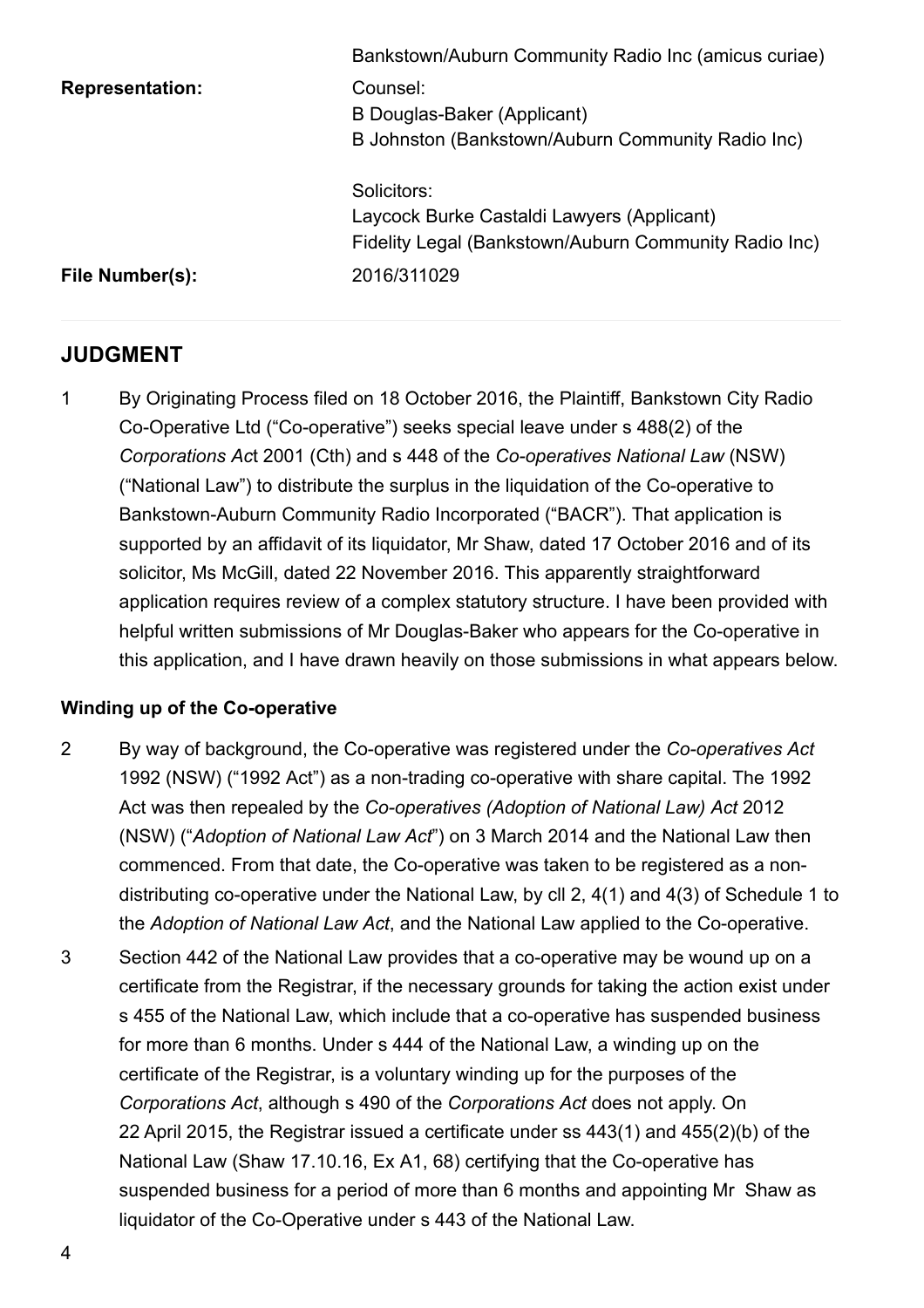As Mr Douglas-Baker points out, s 472(1) of the National Law in turn provides that the winding up of a participating co-operative is declared to be an applied Corporations legislation matter for the purposes of Part 3 of the *Corporations (Ancillary Provisions) Act* 2001 (NSW) of this jurisdiction in relation to Part 5.4B of the Corporations Act, which contains s 488(2) of the *Corporations Act*. That section provides that special leave of the Court is required in order that a liquidator may distribute a surplus.

#### **Distribution of surplus property of the Co-operative on a winding up**

5 Section 448 of the National Law relevantly provides that:

" $(1)$  On a winding up of a non-distributing co-operative, the surplus property of the cooperative must be distributed as required by the rules of the co-operative.

(2) The rules of a non-distributing co-operative must make provision for the way in which the surplus property of the co-operative is to be distributed in a winding up.

(3) In this section:

*surplus property* means property of the co-operative remaining after satisfaction of the debts and liabilities of the co-operative and the costs, charges and expenses of the winding up."

# 6 As Mr Douglas-Baker points out, the Co-operative does not have its own rules which make provision for the distribution of the surplus property of the Co-operative; however, rule 73 of the Co-op Rules of the Co-operative (Co-op Rules) provides that:

"The winding up of the Co-operative shall be in accordance with Part 12 of the Act."

That rule refers to Part 12 of the 1992 Act and s 328 of the 1992 Act, contained in that Part, provides, in similar form to s 448 of the National Law, that:

" $(1)$  On a winding up of a non-trading co-operative, the surplus property of the cooperative must be distributed as required by the rules of the co-operative.

(2) The rules of such a co-operative must make provision for the way in which the surplus property of the co-operative is to be distributed in a winding up.

(3) In this section:

**surplus property** means that property of the co-operative that remains after satisfaction of the debts and liabilities of the co-operative and the costs, charges and expenses of the winding up."

#### 7 Mr Douglas-Baker also points out that s 109A of the 1992 Act provides that:

(1) The Registrar may by notice published in the Government Gazette approve model rules for co-operatives or for any class of co-operatives and alter or repeal the model rules from time to time.

(2) The model rules may make provision for anything for which the rules of a cooperative may make provision.

(3) If the model rules provide for a matter and the rules of a co-operative of the class to which the model rules apply do not provide for that matter, the provision of the model rules relating to that matter is deemed to be included in the rules of the co-operative."

As Mr Douglas-Baker also points out, s 109A(3) of the 1992 Act has effect that the Model Rules under the 1992 Act apply to the Co-operative, where its rules do not provide for the distribution of surplus property in a winding up.

### 8 Rule 27 of the Model Rules approved 29 June 2006 (Old Model Rules) in turn provided that:

#### **27 Winding up**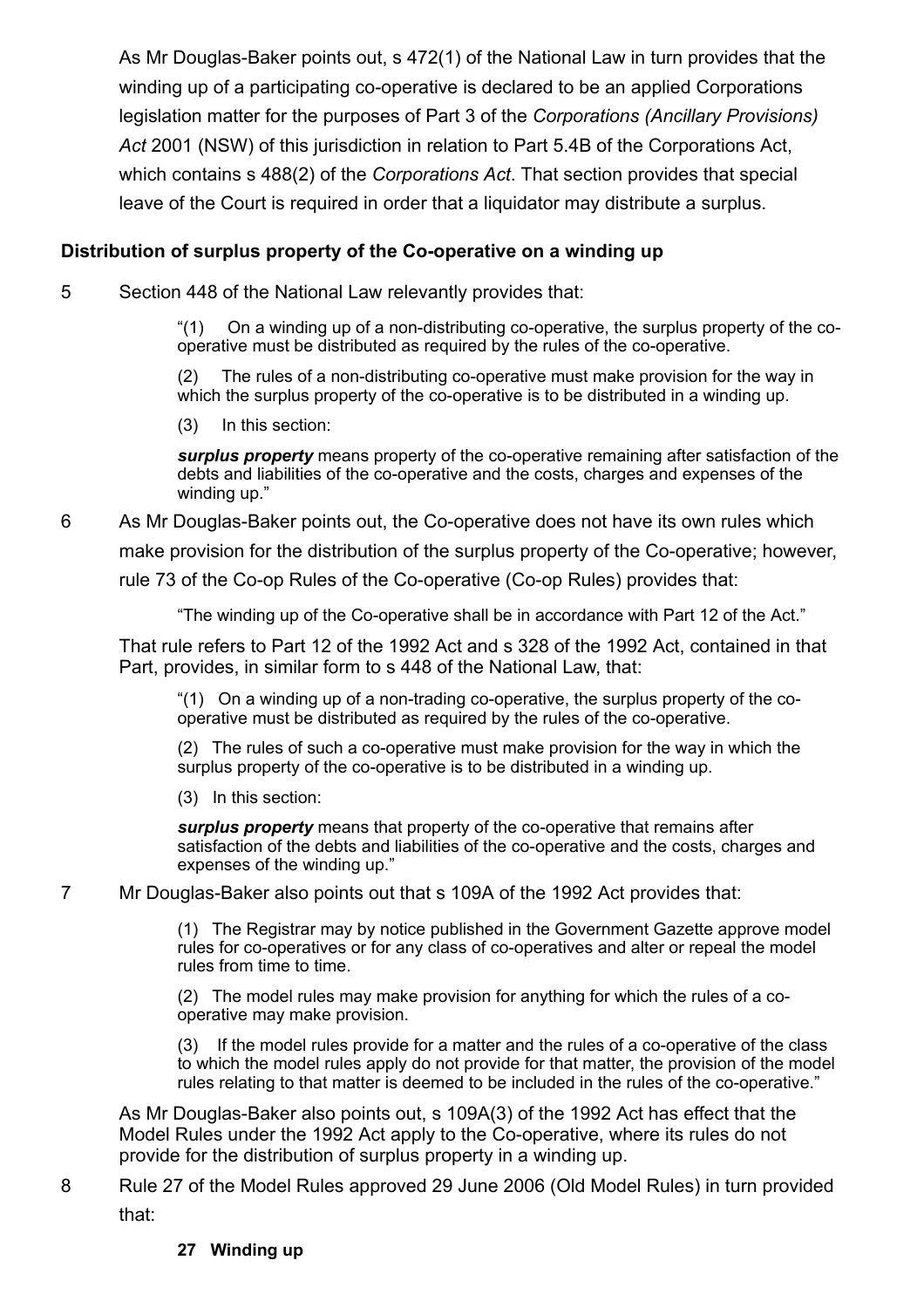a) The winding of the co-operative shall be in accordance with Part 12 of the Act.

b) If on the winding up or dissolution of the co-operative there remains after the satisfaction of all its debts and liabilities any property, this shall not be paid or distributed amongst the members of the co-operative but shall be given or transferred to an organisation:

 $(i)$  which has objects similar to those of the co-operative:

(ii) whose constitution prohibits the distribution of its property among its members;

 $(iii)$  which has been chosen by the members of the co-operative at or before the time of dissolution or in default thereof, as directed by such Court as may have or acquire jurisdiction in the matter; and

 $(iv)$  which satisfies the relevant sub-section of section 23 of the Income Tax Assessment Act. …

e) In subparagraph (b), the expression "institution" includes an institution or institutions.

9 Mr Douglas-Baker also points out that cl 15 of the Co-operatives (New South Wales) Regulation 2014 sets out the savings and transitional provisions for rules of a cooperative, and provides that:

> $(1)$  Subject to subclause  $(2)$ , a co-operative may continue to operate under the rules (old *rules*) applying to the co-operative that were in force immediately before the commencement of the Act.

(2) While a co-operative is operating under old rules:

(a) if there is any inconsistency between a provision of the old rules and a provision of the Act, the Law, CNR or this Regulation – the provision of the Act, the Law, CNR or this Regulation prevails, and

(b) if there is any reference in the old rules to a requirement contained in the *Cooperatives Act* 1992 or the *Co-operatives Regulation* 2005 – that reference is to be read as a reference to the equivalent requirement contained in the Act, the Law, CNR or this Regulation, and

(c) if there is any reference in the old rules to:

(i) the co-operative being a trading co-operative  $-$  that reference is to be read as a reference to the co-operative being a distributing co-operative, and

(ii) the co-operative being a non-trading co-operative  $-$  that reference is to be read as a reference to the co-operative being a non-distributing co-operative.

The reference to "CNL" in this section is to the National Law and the reference to "CNR" is to the Co-operatives National Regulations (NSW).

10 Mr Douglas-Baker in turn refers to s 56 of the National Law which requires that the rules of a co-operative state or provide for the matters included in Schedule 1 to the National Law; cl 1(x) of Schedule 1 to the National Law which requires that the rules of a co-operative set out or make provision for how the co-operative may be wound up; cl 3 of Schedule 1 to the National Law which requires the rules of a non-distributing cooperative to provide for the manner of distribution of surplus property at winding up; s 24(3) of the National Law which provides that the Registrar may approve the relevant provisions of the model rules as rules of the co-operative; ss 64 and 65 of the National Law which respectively provide that the Co-operatives National Regulations (NSW) may prescribe model rules and that the rules of a co-operative may adopt by reference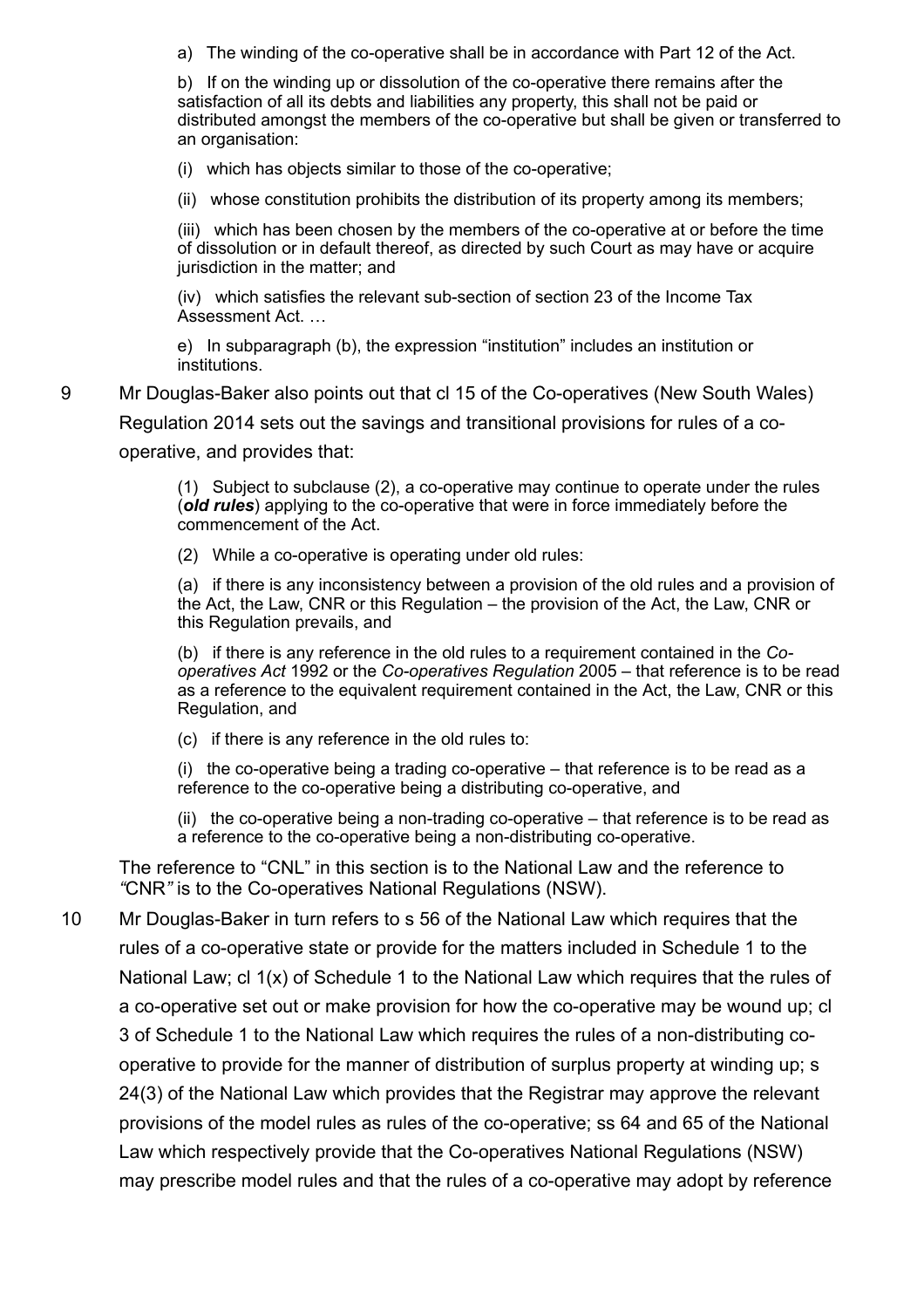all or any of the provisions of the model rules; Sch 7 to the Co-operatives National Regulations (NSW) which sets out the model rules; and rule 70 of the Model Rules which, omitting notes to the rule, relevantly provides that:

" $(1)$  The winding up of the co-operative must be in accordance with Part 4.5 of the Law.

(2) If, on the winding up or dissolution, there remains after the satisfaction of all its debts and liabilities any property, this must not be paid to or distributed among the members of the co-operative but must be given or transferred to (insert name of entity to receive surplus).

If the entity specified in subrule (2) does not exist at the time of the winding up or dissolution of the co-operative, any surplus property after the satisfaction of all its debts and liabilities must be given or transferred to an institution or institutions:

(a) with objects similar to those of the co-operative; and

(b) whose constitution prohibits the distribution of its property among its members; and

(c) chosen by the members of the co-operative at or before the dissolution or, in default, by the a [sic] judge of the court with jurisdiction in the matter."

11 Mr Douglas-Baker in turn points out that the New Model Rules prevail to the extent there exists any inconsistency as between the Old Model Rules and the New Model Rules and, in the absence of any inconsistency, the Co-operative may continue to operate under the Old Model Rules. Mr Douglas-Baker also points out that the only inconsistency as between rule 27 of the Old Model Rules and rule 70 of the New Model Rules is the reference in rule 27(b)(iv) of the Old Model Rules to the requirement that the organisation to which a surplus is to be transferred "satisfies the relevant subsection of section 23 of the Income Tax Assessment Act", and that that section was in any event repealed on 14 September 2006, so that there is no operative inconsistency as between rule 27 of the Old Model Rules and rule 70 of the New Model Rules. Mr Douglas-Baker submits, and I accept that, it follows from this extraordinarily complex route that rule 27 of the Old Model Rules applies to the distribution of the surplus property of the Co-operative.

### **Designation of BACR to receive distribution of the surplus property**

- 12 Mr Douglas-Baker points out that rule 27 of the Old Model Rules provides for the surplus of the Co-operative to be distributed to an entity with similar objects to the Cooperative; with a constitution that prohibits the distribution of its property among its members; and which has been chosen by the members of the Co-operative at or before its dissolution or in default thereof, as directed by the Court. The Co-operative, by its liquidator, proposes such a distribution to BACR.
- 13 The first requirement of rule 27 of the Old Model Rules is that the surplus of the Cooperative be distributed to an entity with similar objects to the Co-operative. Mr Douglas-Baker submits, and I accept, that the objects of the Co-operative as set out in its constitution (Ex A1, 2–63) and the objects of BACR as set out in its constitution (Ex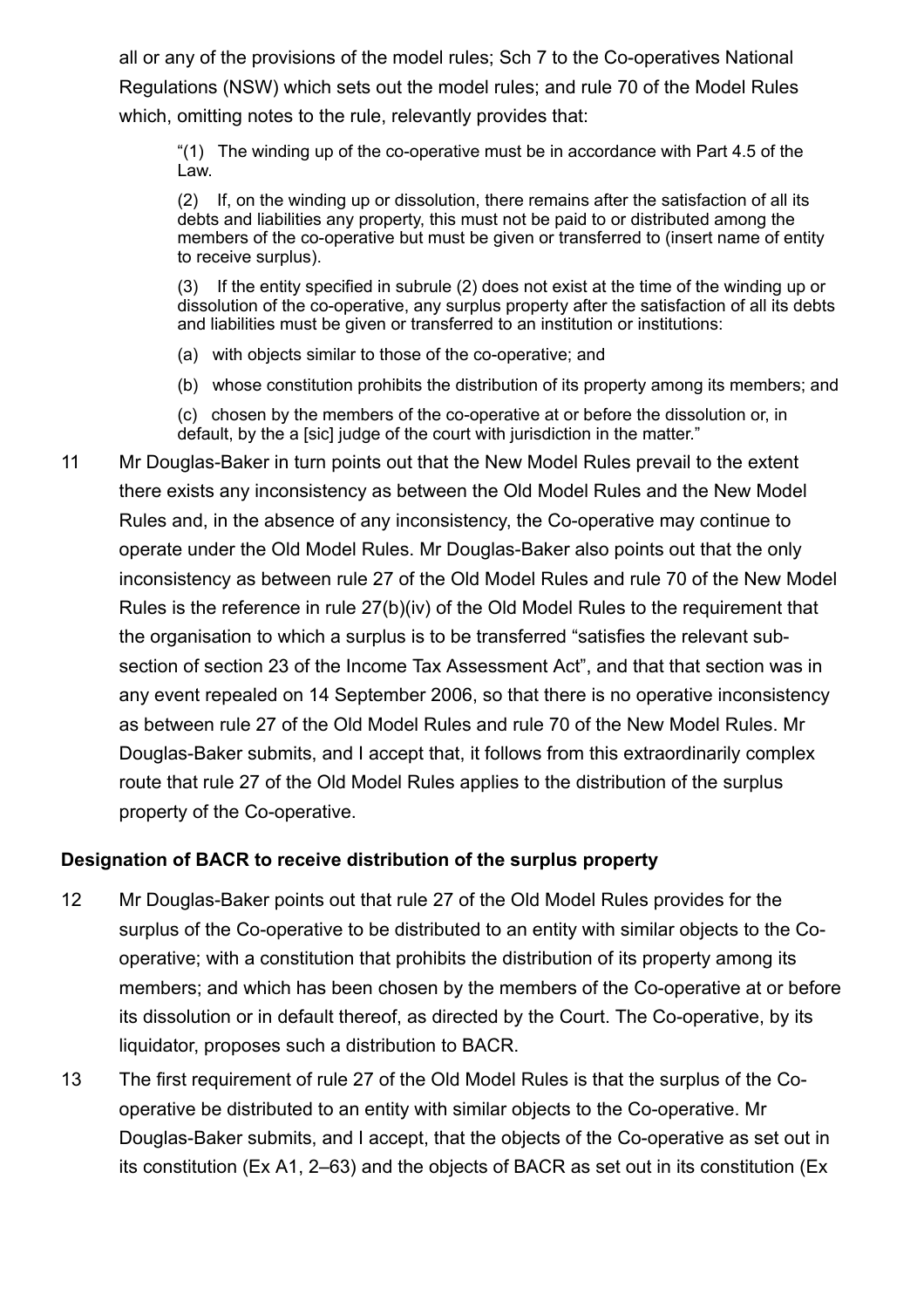A1, 296–328) are similar, being the advancement of community interests and media activities in the Bankstown and Auburn area, and the function of audio production and transmission facilities for use by the community.

- 14 The second requirement of rule 27 of the Old Model Rules is that the constitution of the relevant organisation prohibits the distribution of its property among its members. Mr Douglas-Baker fairly recognises that BACR's constitution does not expressly prohibit the distribution of its property among its members, but rule 13 of BACR's constitution provides for the distribution of any surplus funds to "another community broadcasting organisation" in the event of a winding up of BACR. It seems to me that that provision impliedly prohibits a distribution of property to members by requiring a distribution of a surplus in a different manner. I am reinforced in that view by the fact that, as Mr Douglas-Baker also points out, BACR, as an incorporated association, is subject to the *Associations Incorporation Act* 2009 (NSW) ("AI Act"), and s 65(3) of the AI Act prohibits the distribution of any surplus property of BACR to its members. I am satisfied that these matters are sufficient, in substance, to comply with the requirements of rule 27 of the Old Model Rules.
- 15 The third requirement of Rule 27 of the Old Model Rules is that the surplus be distributed to an organisation chosen by the members of the Co-operative at or before its dissolution or, if that did not occur, as directed by the Court. The Co-operative's constitution does not identify any recipient of its property on its dissolution, and the Cooperative had not otherwise chosen a recipient of its surplus property on dissolution (Shaw 17.10.16 [30]–[32]). I am satisfied that the Court has jurisdiction under s 5 of the 1992 Act to decide to what entity the surplus is to be distributed and I accept the liquidator's assessment (Shaw 17.10.16 [35]) that BACR is an appropriate entity to receive distribution of the surplus.

### **Orders under s 488 of the** *Corporations Act*

- 16 It is necessary, finally, to address the requirements of s 488 of the *Corporations Act*, as applicable to the Co-operative in the manner noted above. Section 488 of the *Corporations Act* provides, relevantly, in s 488(2), that a liquidator may distribute a surplus only with the Court's special leave. That provision is intended to ensure that there is in reality a surplus, in that creditors' claims have been recognised and met in full, and also to ensure that the correct relativities among contributories have been observed: *CGU Workers Compensation (NSW) Ltd v Ascom Service Automation (Australia) Pty Ltd* [2005] NSWSC 747 at [4]. The phrase "special leave" requires that a special application be made to the Court, as has occurred in this case: *Re D S Millard & Son Pty Ltd* (1997) 24 ACSR 71 at 72; *Re HIH Services Pty Ltd (in liq)* [2012] NSWSC 1188 at [10].
- 17 Mr Shaw's evidence is that the Co-operative has surplus property to the value of approximately \$1,074,795 (Shaw 17.10.16 [21]). I am satisfied, having regard to Mr Shaw's affidavit, that appropriate inquiries have been made to determine and identify